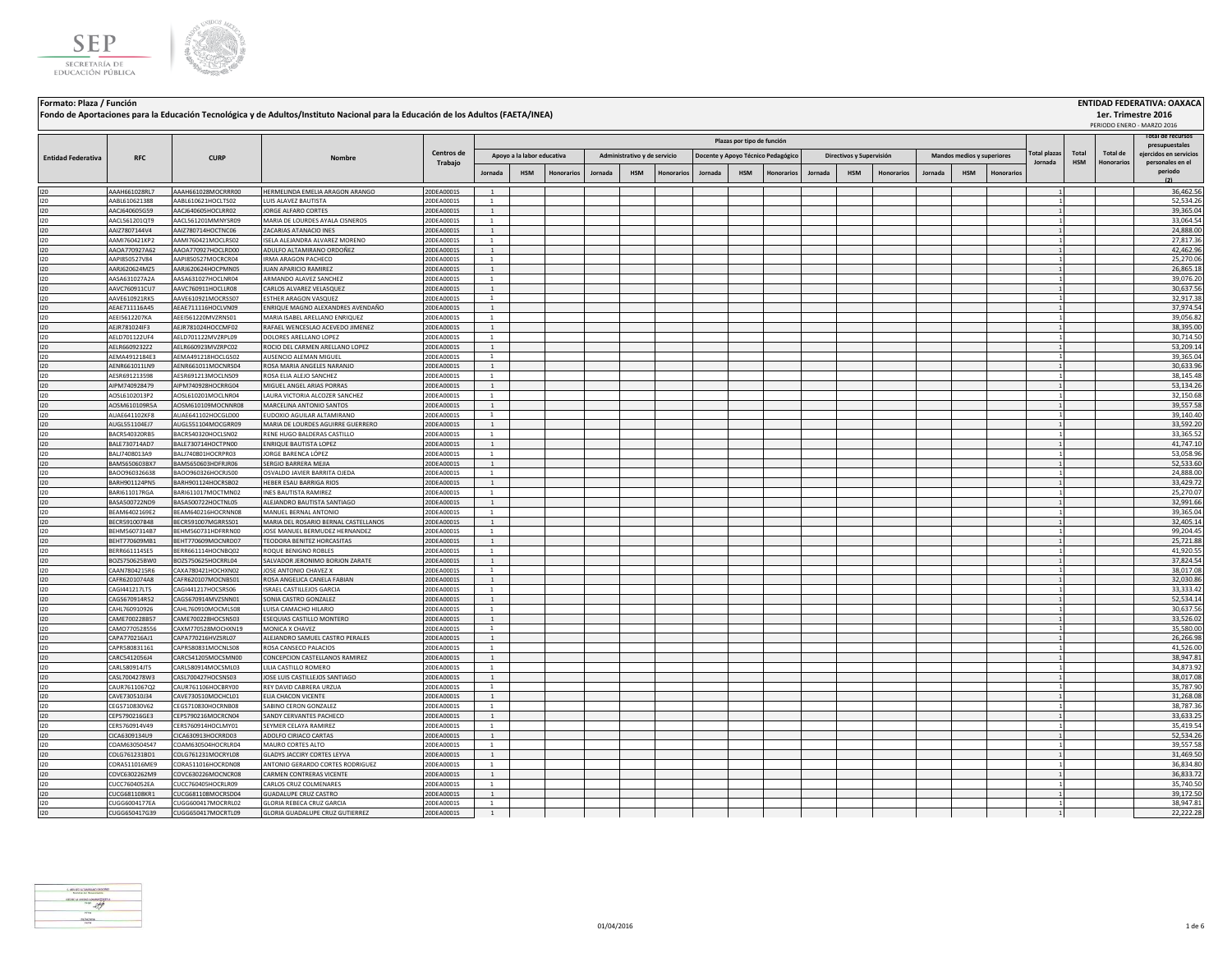



**Formato: Plaza / Función ENTIDAD FEDERATIVA: OAXACA**

**Fondo de Aportaciones para la Educación Tecnológica y de Adultos/Instituto Nacional para la Educación de los Adultos (FAETA/INEA)**

## **Jornada HSM Honorarios Jornada HSM Honorarios Jornada HSM Honorarios Jornada HSM Honorarios Jornada HSM Honorarios Total HSM Total de Honorarios Administrativo y de servicio Docente y Apoyo Técnico Pedagógico Directivos y Supervisión Mandos medios y superiores Plazas por tipo de función Total plazas Jornada** PERIODO ENERO - MARZO 2016 **RFC CURP Nombre Entidad Federativa RFC CURP CURP CENTROS <b>CENTROS CONS Trabajo Total de recursos presupuestales ejercidos en servicios personales en el periodo (2) Apoyo a la labor educativa** I20 CUGI5611161CA CUGI561116MOCRRN02 INES CRUZ GARCIA 20DEA0001S 1 1 34,609.78 I20 CUGR651007440 CUGR651007MOCRRS05 MARIA DEL ROSARIO CRUZ GARCIA 20DEA0001S 1 1 34,974.94 I20 CUJT751221MS1 CUJT751221HOCRRM06 TOMAS PEDRO CRUZ JARQUIN 20DEA0001S 1 1 39,140.40 I20 CUMA680109GU4 CUMA680109HOCRZN09 ANTONIO CRUZ MEZA 20DEA0001S 1 1 38,582.22 I20 CUNO641222214 CUXN641222MOCVXR07 NORMA EUNICE CUEVAS X 20DEA0001S 1 1 33,526.02 I20 CURY780320SK6 CURY780320MOCRGD03 YADIRA CRUZ REGINO 20DEA0001S 1 1 33,815.16 I20 CUSC581128CS7 CUSC581128MOCRNB06 CIBELES CRUZ SANCHEZ 20DEA0001S 1 2 36,834.80 20DEA0001S 1 2 36,834.80 20 I20 CUSD661223SC1 CUSD661223HOCRLG00 DAGOBERTO CRUZ SALVATIERRA 20DEA0001S 1 1 38,594.76 I20 DEGI730102RL5 DEGJ730102HOCSRS04 JESUS RANGEL DESALES GUERACH 20DEA0001S 1 1 1 1 3 37,856.63 37,856.63 JESUS RANGEL DESALES GUERACH 20DEA0001S 1 1 1 1 37,856.63 I20 DIMD700627M67 DIMD700627HOCZRR07 DARIO DIAZ MARTINEZ 20DEA0001S 1 1 38,389.68 I20 DISA861106H86 DISA861106HOCZLL09 JOSE ALBERTO DIAZ SALAZAR 20DEA0001S 1 1 26,266.98 I20 DOJA780111JF3 DOJA780111HOCRML01 ALAIN DORANTES JIMENEZ 20DEA0001S 1 1 37,535.70 I20 EUMR700919FU1 EUMR700919HOCSNC05 RICARDO&ESTUDILLO MONTALVO 20DEA0001S 1 | | | | | | | | | | | | | | | | | I20 FAGS610530QG0 FAGS610530MDFRNL05 SOLEDADFRANCO GONZALEZ 20DEA0001S 1 2 30.274.44 20DEA0001S 20DEA0001S 20DEA0001S 20DEA0001S 20DEA0001S 20DEA0001S 20DEA00015 20DEA00015 20DEA00015 20.2774.44 20 200274.44 I20 FEOR780413UD5 FEOR780413MDFRRC04 ROCIO FERIA ORTIZ 20DEA0001S 1 | | | | | | | | | | | | | | | 1 | 36,533.94 I20 FETP761101LQ1 FETP761101HOCLRR00 PERFECTO FELIPE TRAPAGA 200EA0001S 1 2 38,402.22 I20 FOGR7109293C0 FOGR710929HHGLNF05 RAFAEL FLORES GONZALEZ 20DEA0001S 1 | | | | | | | | | | | | | | | | | 39,412.08 I20 FOIM631111SX9 FOIM631111HOCLGR06 |MARTIN FLORES IGNACIO 20DEA0001S | 1 | | | | | | | | | | | | | | | | 52,534.08 I20 FOPE560130AZ7 FOPE560130HOCLBP00 [EPIFANIO FLORES PUEBLITA 20DEA0001S ] 20DEA0001S ] 20DEA0001S ] 20DEA0001S ] 20DEA0001S ] 20DEA0001S ] 20DEA00015 ] 20DEA00015 ] 2000EA00015 ] 2000EA00015 ] 2000EA00015 [ 20] ] [ ] ] [ I20 FOZB740430RX0 FOZB740430HOCLRN19 BENITOJAIME FLORES ZURITA 20DEA0001S 1 1 3 30.642.22 . 20DEA0001S 20DEA0001S 20DEA0001S 20DEA0001S 20DEA0001 20DEA0001 20DEA0001 20DEA0001 20DEA0001 20DEA0001 20DEA0001 20DEA0001 20DEA0 I20 FUSC7603059F9 FUSC760305MOCNLR09 MARIA DEL CARMEN FUENTES SOLAR 20DEA0001S 1 1 38,017.08 I20 GAAD7505058R2 GAAD750505HOCRNV03 DAVID GARCIA ANGEL 20DEA0001S 1 2 3000 3 3000 3 20DEA0001S 20DEA0001S 20DEA0001S 20DEA0001S 20DEA0001S 20DEA00015 20DEA00015 20DEA00015 20DEA00015 20DEA00015 20DEA00015 20DEA00015 20DEA I20 GAAF6806043C1 GAAF680604HOCLGR01 FRANCISCO GALLARDO AGUILAR 24,888.00 20DEA0001S 1 1 1 1 24,989.00 20 24,888.00 20 24,888.00 20 24,888.00 20 24,888.00 20 24,888.00 20 24,888.00 20 24,888.00 20 24,888.00 20 24,888.00 20 I20 GACA720925CRA GACA720925HDFSDL05 ALFREDO GASGA CID DEL PRADO 20DEA0001S 1 1 52,533.96 I20 GAGA830814T26 GAGA830814MOCLLS02 ASUNCION NERY GALINDO GALINDO 20DEA0001S 1 1 30,637.56 I20 GALF7301112S5 GALF730111MOCRPR03 FRANCISCA GUILLERMINA GARCIALOPEZ 20DEA0001S 20DEA0001S 2 1 3 37,824.54 37,824.54 I20 GALM6010238X3 GALM601023MOCRNR04 MARGARITALETICIA GARCIA LUNA 20DEA0001S 1 | | | | | | | | | | | | | | | | | 36,617.66 I20 GALR710301FK6 GALR710301MOCLBS04 ROSAMARIA GALLEGOS LABIAS 20DEA0001S 1 | | | | | | | | | | | | | | | | | 39,979.90 I20 GALS700622D4A GALS700622D4A GALS700622D4OCRPY07 SYLVIA.MAGDALENA GARCIA LOPEZ 20DEA0001S 1 2 2000 2000 200 I20 GAME670305JJ4 GAME670305MOCRRL09 ELIZABETH GARCIA MARTINEZ 20DEA0001S 1 1 38,594.76 I20 GAMF891009AE3 GAMF891009MBCRNT06 FATIMA DEL ROSARIO GARCIA MENDOZA 20DEA0001S 1 1 32,391.66 I20 GAMR8704307U0 GAMR870430MOCRTM04 ROMINA GABRIELA GARCIA MATUS 20DEA0001S 1 1 1 1 1 1 1 1 1 1 1 1 1 1 1 1 1 I20 GANT8105197E8 GANT810519HOCRXR00 TARCIS GARCIA NUÑEZ 20DEA0001S 1 1 25,270.07 I20 GATI700220R64 GATI700220MOCRMR07 IRMA GARCIA TAMAYO 20DEA0001S 1 1 39,444.59 I20 GAVC800126EG4 GAVC800126MOCYLL08 CLAUDIA LILIANA GAY VALENCIA 20DEA0001S 1 | | | | | | | | | | | | | | | | | 25,776.33 I20 GOCL5306113T1 GOCL530611HOCMSS00 LUIS RAFAEL GOMEZ CASTILLO 20DEA0001S 1 1 37,856.63 I20 GOFC5803062S4 GOFC580306HOCNRR02 CIRO GONZALEZ FRANCO 20DEA0001S 1 1 32,233.18 I20 GOME650420G52 GOME650420HDFMGN02 ENRIQUE GOMEZ MIGOYA 20DEA0001S 1 2 20DEA0001S 1 2 20DEA0001S 20DEA0001S 20DEA0001S 20DEA0001S 20DEA00015 20DEA00015 20DEA00015 20DEA00015 20DEA00015 20DEA00015 20DEA00015 20DEA00015 20 I20 GOMP8107018G7 GOMP810701HOCMRD00 PEDRO GOMEZ MARQUEZ 20DEA0001S 1 1 25,270.07 I20 GOOP610218T72 GOOP610228MOCNRR02 PORFIRIA ALFONSINA GONZALEZ ORTEGA 20DEA0001S 1 1 52,534.26 I20 GOPE610511J59 GOPE610511HOCNRR06 ERNESTO GONZALEZ PERALTA 20DEA0001S 1 1 41,526.00 I20 GORJ681203GH6 GORJ681203HOCNZV07 JAVIER GONZALEZ RUIZ 20DEA0001S 1 | | | | | | | | | | | | | | | | | 39,702.60 I20 GORS630531PT4 GORS630531MOCDSL00 SILVIA GODINEZ RASGADO 20DEA0001S 1 1 38,209.68 I20 GORS740318BX7 GORS740318MDFMYN03 SANDRA ANGELICA GOMEZ REYES 20DEA0001S 1 1 1 3 34,787.24 I20 GUCF571020QL8 GUCF571020HOCTNL07 FELICIANO GUTIERREZ CONTRERAS 200EA0001S 1 | | | | | | | | | | | | | | | | I20 GUDH680108EC7 GUDH680108HOCTZL01 HELADIO GUTIERREZ DIAZ 20DEA0001S 1 1 42,614.41 I20 GUMJ680814RK8 GUMJ680814MOCTRN02 JUANA BELEM GUTIERREZ MORALES 20DEA0001S 1 1 37,567.80 I20 GUSR6510162R4 GUSR651016MOCZLC03 ROCIO JULIA GUZMAN SOLANA 200EA0001S 1 1 3 38,257.08 20DEA0001S 20DEA0001S 20DEA0001S 38,257.08 I20 HEBV650315UQ8 HEBV650315HOCRRD09 VIDAL EDMUNDO HERNANDEZ BARRIENTOS 20DEA0001S 1 1 36,510.72 I20 HECF510117120 HECF510117HOCRRL04 FLORENTINO NATALIO HERNANDEZ CERVANTES 20DEA0001S 1 1 1 3 33,209.08 5 3 . I20 HECM781122PA4 HECM781122HOCRNR02 MAURO HERNANDEZ CANSECO 20DEA0001S 1 1 41,122.68 I20 HECR740928IY6 HECR740928MOCRCQ01 RAQUELHERNANDEZ COCA 20DEA0001S 1 2 30 3000 200 200 200 200 34,787.24 I20 HEDG730227D28 HEDG730227HOCRZL06 GILBERTO HERNANDEZ DIAZ 20DEA0001S 1 1 38,017.08 I20 HEFR791029JG0 HEFR791029HOCRRY08 REYNALDO HERNANDEZ FRANCO 20DEA0001S 1 1 43,778.30 I20 HEHC720327BD1 HEHC720327MOCRRL06 CELSA HERNANDEZ 20DEA0001S 1 | | | | | | | | | | | | | | | 1 | 35,345.72 I20 HEHI660424P63 HEHI660424MOCRRR03 |IRMA HERNANDEZ | |20DEA0001S | 1 | | | | | | | | | | | | | | | | 36,834.80 I20 HELA6405036E1 HELA640503HOCRPN06 ANDRES HERNANDEZ LOPEZ 2000 2002 2000EA0001S 20DEA0001S 20 2000EA0001S 20 I20 HELA680221DQ0 HELA680221HOCRZN05 |ANTONIO HERNANDEZ LOAEZA 20DEA0001S | 1 | | | | | | | | | | | | | | | | 38,979.90 I20 HELA731206AL2 HELA731206HOCRPR04 AURELIO.IESUS HERNANDEZ LOPEZ 20DEA0001S 1 | | | | | | | | | | | | | | | | 30,637.56 I20 HEMF741112KP9 HEMF741112MOCRRD04 FIDELINA HERNANDEZ MERINO 20DEA0001S 1 1 37,503.60 I20 HERH580904K48 HERH580904K48 HERH580904KGRRZC08 HECTOR JAVIER HERNANDEZ RUIZ 20DEA0001S 1 1 1 36,741.56 . 20DEA0001S 1 3 . 20DEA0001S 1 3 . 36,741.56 I20 HERJ721022QP9 HERJ721022HOCRYN07 JUAN SANTIAGO HERNANDEZ REYES 20DEA0001S 1 1 13,181.68 I20 HESA750112H92 HESA750112HOCRNL02 ALFREDO HERNANDEZ SANTIBAÑEZ 20DEA0001S 1 1 32,391.66 I20 HESD620525LU7 HESD620525MOCRNM06 DOMITILA HERNANDEZ SANCHEZ 20DEA0001S 1 2 37,120.50 20DEA0001S 20 37,120.50 I20 HESN780925235 HESN780925MBCRLR16 NORMA HERNANDEZ SOLIS 20DEA0001S 1 1 30,207.70

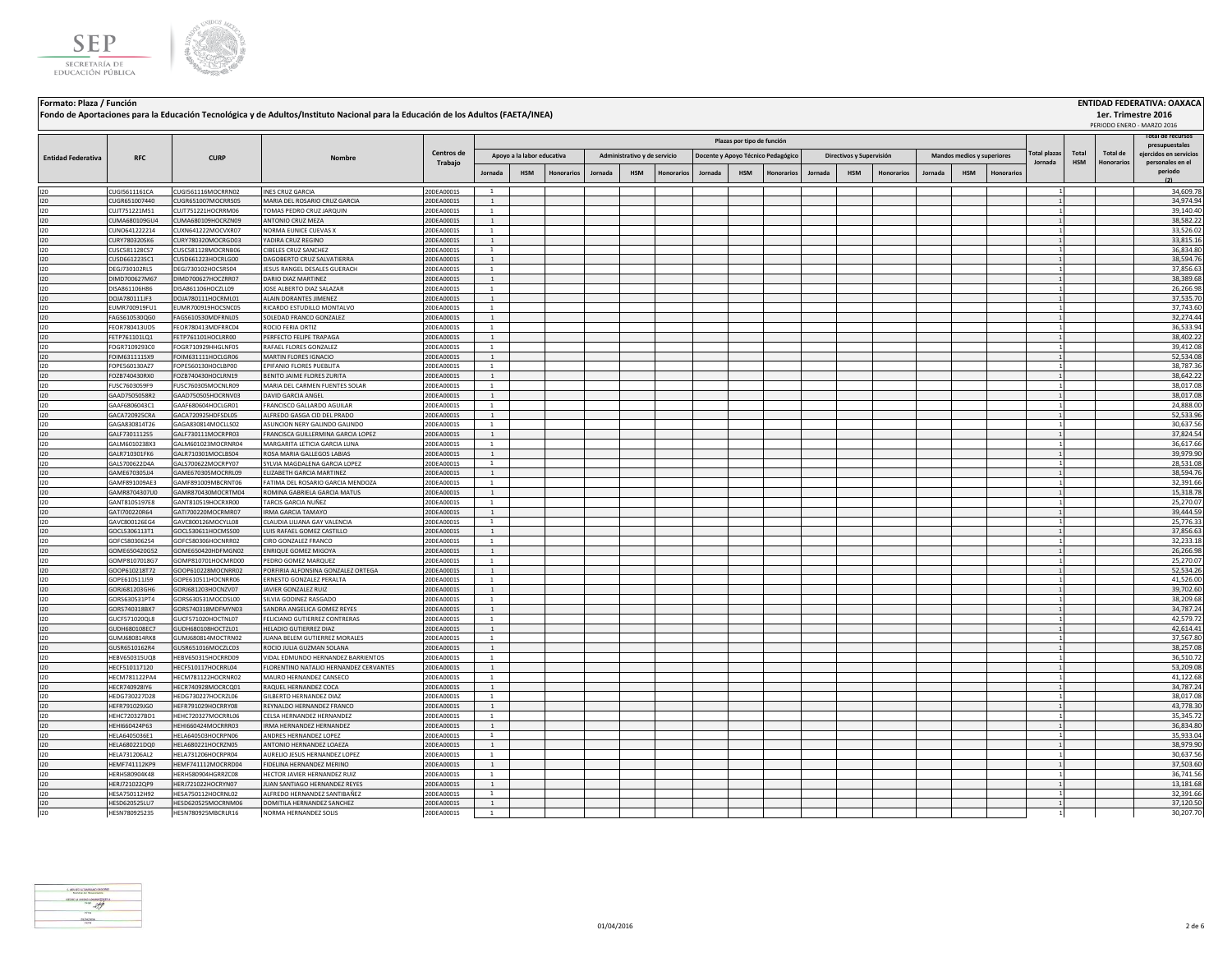



## **Jornada HSM Honorarios Jornada HSM Honorarios Jornada HSM Honorarios Jornada HSM Honorarios Jornada HSM Honorarios Total HSM Total de Honorarios Administrativo y de servicio Docente y Apoyo Técnico Pedagógico Directivos y Supervisión Mandos medios y superiores Plazas por tipo de función Total plazas Jornada** PERIODO ENERO - MARZO 2016 **RFC CURP Nombre Entidad Federativa RFC CURP CURP CENTROS <b>CENTROS CONS Trabajo Total de recursos presupuestales ejercidos en servicios personales en el periodo (2) Apoyo a la labor educativa** I20 HETC620302EK6 HETC620302EK6 HETC620302HOCRLR04 CRISTOBAL HERNANDEZ TOLEDO 20DEA0001S 1 1 1 31,171.18 I20 HEZF670206C56 HEZF670206HOCRRL06 FELIPE DE JESUS HEREDIA ZARATE 20DEA0001S 1 | | | | | | | | | | | | | | | | 36,558.18 I20 HISI6105248J6 HISI610524MOCPND02 IDALIA SONIA OLIVIA HIPOLITO SANTIAGO 20DEA0001S 1 1 32,405.14 I20 |URJ811203V25 |URJ811203HOCTYV01 |JAVIERTURBIDE REYES 20DEA0001S | 1 | | | | | | | | | | | | | | | | 16,195.83 I20 JAOE570420U37 JAOE570420MOCRRL05 ELIA JARQUIN ORTIZ 20DEA0001S 1 1 29,195.82 I20 JASA531102HS5 JASA531102MOCCNN00 MARIA DE LOS ANGELES JACINTO SANTOS 20DEA0001S 1 1 41,526.00 I20 JEMM770413CW5 JEMM770413HOCSJR00 MARGARITO DE JESUS MEJIA 20DEA0001S 1 1 41,362.68 I20 JICE590225TP9 JICE590225MOCMBL06 [ELVIRA CECILIA JIMENEZ CABALLERO 20DEA0001S 1 | | | | | | | | | | | | | | | | | 26,091.54 I20 JIME5207231N4 JIME520723MOCMRL02 ELDAJIMENEZMORGAN 20DEA0001S 1 1 3 35,327.90 20DEA0001S 20DEA0001S 1 3 35,327.90 I20 JIPE670915E29 JIPE670915MOCMCV00 EVA MIRTHALA JIMENEZ PACHECO 20DEA0001S 1 1 38,209.68 I20 JIPR770214DV3 JIPR770214HOCMXB07 ROBERTO JIMENEZ PIÑON 20DEA0001S 1 1 42,894.32 I20 JOSE770124SA1 JOSE770124MOCSNL00 MARIA ELVIRA JOSE SANTIAGO 20DEA0001S 1 1 25,270.06 I20 JUAJ450414JC1 JUAJ450414HOCRRS03 JUSTINOJUAREZ ARAGON 20DEA0001S 1 2 34,873.92 33 34,873.92 20DEA0001S 20DEA0001S 20DEA0001S 20DEA0001S 20DEA0001 20DEA0001 20DEA0001 20DEA0001 20DEA0001 20DEA0001 20DEA0001 20 2 20 20 2 I20 JULI8503299J6 JULI8503299J6 JULI850329HOCRLS05 JOSE JUAREZ LLAMAS 20DEA0001S 1 | | | | | | | | | | | | | | | | | I20 JUPO750613A1A JUPO750613HOCRCS06 OSVALDO ANTONIO JUAREZ PICHARDO 20DEA0001S 1 1 30,637.56 I20 KAGX620119557 KXGA620119HYNNNL05 ALBERTO KANTUN GONZALEZ 20DEA0001S 1 1 41,098.08 I20 LECE540605AN2 LECE540605MOCNRL06 ELOISA JOSEFINA LEON CRUZ 20DEA0001S 1 1 25,403.82 I2D LIEN6509218R7 LIEN650921HOCBSX04 NOE LIBORIO ESCAMILLA 20DEA0001S 1 | | | | | | | | | | | | | | | | | 38,594.76 I20 LIMC740127RW4 LIMC740127MOCNTC06 CICLALI LINARES MATUS 20DEA0001S 1 2 37,632.00 20DEA0001S 1 3 37,632.00 20 I20 LOAH641025SN2 LOAH641025HOCPNC08 HECTOR LOPEZ ANTONIO 20DEA0001S 1 1 1 1 1 1 1 1 1 1 1 1 1 1 39,044.10 39,044.10 I20 |LOAR670604CT0 |LOAR670604CT0 |RUTILIALOPEZANTONIO | 20DEA0001S | 1 | | | | | | | | | | | | | | | | 34,094.02 I20 LOCA681026FT9 LXCA681026HOCPSL06 ALFREDO CARLOS LOPEZ CASTRO 20DEA0001S 1 1 38,209.68 I20 LOCG650407U15 LOCG650407MOCPRD05 GUADALUPE LOPEZ CARRASCO 20DEA0001S 1 1 41,920.55 I20 LOCH780529JC7 LOCH780529HOCPRR03 HIRAM LOPEZ CARRASCO 20DEA0001S 1 1 37,872.00 I20 LOGA6810026G2 LOGA681002HOCPRN09 ANDRES LOPEZ GARCIA 20DEA0001S 1 1 44,083.04 I20 LOGJ5909045I0 LOGJ590904HOCPMM07 JAIME LOPEZ GOMEZ 200EA0001S 1 1 1 1 3 39,127.81 39,127.81 39,127.81 39,127.81 I20 LOGJ6502272F3 LOGJ650227HOCPLL02 JULIO CESAR LOPEZ GALVEZ 20DEA0001S 1 1 35,162.82 I20 LOGJ680624MYA LOGJ680624HOCPNN02 JUAN CARLOS LOPEZ GONZALEZ 20DEA0001S 1 1 39,557.58 I20 LOGV710228FJA LOGV710228HOCPNC05 VICTOR LOPEZ GUENDOLAIN 20DEA0001S 1 1 35,355.36 I20 LOHT671003KL7 LOHT671003MOCPRR02 TERESITA DE JESUS LOPEZ HERNANDEZ 20DEA0001S 1 1 36,276.44 I20 **LOLA700424Q88 LOLA700424HOCPPL03 ALEJANDRO LOPEZ 20**PEZ 20DEA0001S 1 | | | | | | | | | | | | | | | | | 39,557.58 I20 |LOLR711207D61 LOLR711207MOCPSC08 |ROCELIALOPEZLUIS | 20DEA0001S | 1 | | | | | | | | | | | | | | | | 36,510.72 I20 LOLT6312289C4 LOLT631228MOCPSF08 TEOFILA LOPEZ LUIS 20DEA0001S 1 1 39,942.72 I20 LOMF6504039G1 LOMF650403MOCPJR07 FRANCISCA OFELIA LOPEZ MEJIA 20DEA0001S 1 1 38,370.13 I20 LOOC700725679 LOOC700725MOCPRL09 CLAUDIA DEL CARMEN LOPEZ OROZCO 20DEA0001S 1 1 34,001.34 I20 LOOE720214DS2 LOOE720214MOCPRR06 ERIKA PATRICIA LOPEZ OROZCO 20DEA0001S 1 1 35,663.72 I20 LOPY800507GD6 LOPY800507MOCPND02 YADIRA LOPEZ PINEDA 20DEA0001S 1 1 24,888.00 I20 LORG610918UD7 LORG610918HOCPDN07 GENARO LOPEZ RODRIGUEZ 20DEA0001S 1 1 41,338.08 I20 |LOSE641115LZ7 LOSE641115MOCPNL01 |ELPIDIALOPEZ SANTIAGO | 20DEA0001S | 1 | | | | | | | | | | | | | | | 36,276.44 I20 LOST640114FJ9 LOST640114MOCPRR01 MARIA TERESA LOPEZ SORIANO 20DEA0001S 1 1 31,029.70 I20 LOVE741027LG9 LOVE741027HOCPLD04 [EDUARDO REY LOPEZ VILLAVICENCIO 20DEA0001S 1 1 1 2 200 200 200 200 200 2 I20 LOVJ640412H41 LOVJ640412MOCPSL00 JULIA LOPEZ VASQUEZ 20DEA0001S 1 1 34,710.16 I20 LUGA5910015F6 LUGA591001HOCNRN02 ANGEL LUNA GARCIA 20DEA0001S 1 1 39,915.72 I20 LUSS681111QD6 LUSS681111MOCSNY01 SYLVIA.VICTORIA.LUIS SANTOS 20DEA0001S 1 | | | | | | | | | | | | | | | | 35,593.88 I20 MACE610812JD7 MACE610812MOCTRL01 ELENA MATUS CRUZ 20DEA0001S 1 1 37,353.98 I20 MACU540516K44 MACU540516HOCTYB00 UBALDO MATIAS CAYETANO 20DEA0001S 20DEA0001S 1 2 39,750.18 20DEA0001S 20DEA0001S 20DEA0001 20DEA00015 20DEA00015 20DEA00015 20DEA00015 20DEA00015 20DEA00015 20DEA00015 20DEA00016 2012 2 I20 MAGD530225JB0 MAGD530225MOCNLL02 DALIA VICTORIA MANZANARES GIL 20DEA0001S 1 1 35,041.02 I20 MAGP710531ST2 MAGP710531MOCRRT08 PETRONILA MARTINEZ GARCIA 20DEA0001S 1 1 3 38,402.22 38,402.22 38,402.22 38,402.22 I20 MALD570609T63 MALD570609MOCRPL05 DALILAMARTINEZLOPEZ 20DEA0001S 1 2 30.00 3 32,717.42 32,717.42 32,717.42 I20 MAMA6501036V4 MAMA650103HCSRNB06 ABEL MARTINEZ MUNDO 20DEA0001S 1 1 37,184.70 I20 MAMC6609242V3 MAMC660924MOCRRR06 MARIA DEL CARMEN MARTINEZ MARTINEZ 20DEA0001S 1 1 32,718.58 I20 MAMX720608I93 MXME720608I93 MXME720608MOCRTS02 ESPERANZA MARTINEZ MATUS 120DEA0001S 1 1 1 1 3 34,001.34 ... I20 MAPC700724R58 MAPC700724MOCRRR08 MARIA CRISTINA MARTINEZ PEREZ 20DEA0001S 1 1 39,797.58 I20 MAPE6206013R5 MAXP620601HOCRXD07 PEDRO MARTINEZ X 20DEA0001S 1 1 36,895.86 I20 MAPE870411RZ6 MAPE870411HOCRDL04 ELIELMARTINEZ PEDRO 2000 2000EA0001S 1 2 35,022.64 I20 MAPF580215Q33 MAPF580215HOCRRS00 FAUSTINO MARTINEZ PEREZ 20DEA0001S 1 1 39,750.18 I20 MAPR7503245K3 MAPR750324HOCRNB08 ROBERTO CARLOS MARTINEZ PINACHO 20DEA0001S 1 1 1 1 2 26,309.34 PH 2 26,309.34 I20 MAPT670924LK2 MAPT670924LK2 MAPT670924MOCRRR09 TEREZA MARTINEZ PEREZ 20DEA0001S 1 2 3000001S 1 3 38,947.81 I20 MAQL560814GK3 MAQL560814HOCRRS03 JOSE LUIS MARTINEZ QUIROZ 20DEA0001S 1 1 31,893.60 I20 MARI780504T25 MARI780504HOCRSV08 |IVAN MARTINEZ RIOS 20DEA0001S 1 | | | | | | | | | | | | | | | | 1 | 38,081.28 I20 MARS730806MF6 MARS730806HOCTDL04 SALVADOR.ANGEL.MATA.RODRIGUEZ 20DEA0001S 1 2 30.947.81 3 38,947.81 38,947.81 38,947.81 I20 MART680521QJ3 MART680521MOCRJR01 TRINIDAD VALENTINA MARTINEZ ROJAS 20DEA0001S 1 1 30,679.68 I20 MASA8211255H7 MASA821125HOCRLB04 ABEL MARTINEZ SALINAS 20DEA0001S 1 1 35,898.90 I20 MASV6410089C0 MASV641008HOCRYC01 VICENTE MARTINEZ SAYNES 20DEA0001S 1 1 37,984.99 I20 MEDJ630930RG6 MEDJ630930HOCRZR00 JERONIMO MANUEL MERINO DIAZ 20DEA0001S 1 1 37,824.54



**Formato: Plaza / Función ENTIDAD FEDERATIVA: OAXACA**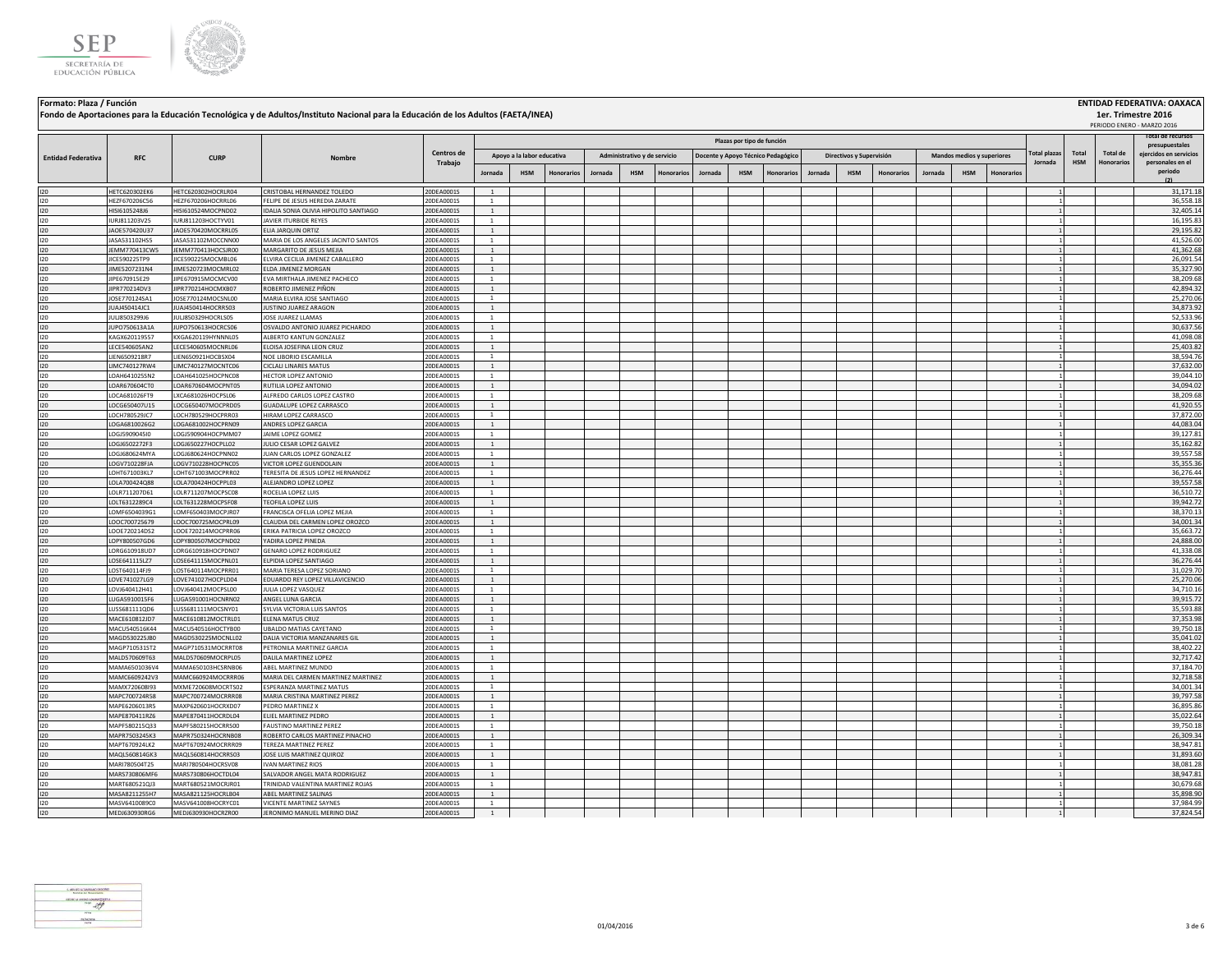



## **Jornada HSM Honorarios Jornada HSM Honorarios Jornada HSM Honorarios Jornada HSM Honorarios Jornada HSM Honorarios Total HSM Total de Honorarios Administrativo y de servicio Docente y Apoyo Técnico Pedagógico Directivos y Supervisión Mandos medios y superiores Plazas por tipo de función Total plazas Jornada RFC CURP Nombre Entidad Federativa RFC CURP CURP CENTROS <b>CENTROS CONS Trabajo Total de recursos presupuestales ejercidos en servicios personales en el periodo (2) Apoyo a la labor educativa** I20 MEFR840505JP4 MEFR840505MOCNNF07 RAFAELA MENDOZA FUENTES 20DEA0001S 1 1 30,637.56 I20 MEGV640826GG1 MEGV640826MOCSVR02 VIRGINIA DACIA MESTAS GUEVARA 200EA0001S 1 2 39,557.58 I20 MEHA590212LB0 MEHA590212MOCRRR08 AURORA MERINO HERNANDEZ 20DEA0001S 1 | | | | | | | | | | | | | | | | 1,038.08 I20 MELR631203GX9 MELR631203HOCNPL01 RAULELISEO.MENDOZALOPEZ 20DEA0001S 1 2 39,985.50 20DEA0001S 20DEA0001S 20 I20 MEMG500619699 MEMG500619HOCNRR03 GERVASIO MENDOZA MARTINEZ 20DEA0001S 1 1 38,862.36 I20 MEMR6511251H5 MEMR651125HDCCNB09 RUBICELMECOTTMONTERO 20DEA0001S 1 1 3 35,547.90 20DEA0001S 20DEA0001S 20DEA0001S 20DEA00015 2 20DEA00015 20DEA00015 20DEA00015 20DEA00015 20DEA00015 20DEA00015 2 2 2 2 2 2 2 2 2 2 2 2 2 I20 MERI760107NN8 MERI760107HOCDYS03 ISAAC MEDINA REYNA 20DEA0001S 1 1 8,755.66 I20 MESM7010201H1 MESM701020MOCNLR06 MARTHA ELENA MENDOZA SILVA 20DEA0001S 1 1 37,418.80 I20 MIMP821215BC6 MIMP821215HOCGRB01 PABLITO.MIGUEL.MARTINEZ 20DEA0001S 1 1 1 1 2 20 20 20 20 20 20 20 20 20 2 I20 MITG661021CH3 MITG661021MOCRRD01 GUADALUPE\_MIRANDATERAN 2000EA0001S 1 2 3000EA0001S 1 2 39,557.58 I20 MOGG820814NN5 MOGG820814MOCRMB07 GABRIELA ROSALBA MORALES GOMEZ 20DEA0001S 1 1 32,567.94 I20 MOGS5304189F4 MOGS530418MOCRRL05 SILVIAMORALES GARCIA 20DEA0001S 1 2 2001 20DEA0001S 20DEA0001S 20PH 2 24,888.00 I20 MOHM621223UJ8 MOHM621223HOCRRN02 MANUEL MORGAN HERNANDEZ 20DEA0001S 1 2 33,365.52 20DEA0001S 1 3 33,365.52 I20 MOJA420415MA7 MOJA420415HOCRVN04 ANASTACIO CRISOFORO MORALES JAVIER 20DEA0001S 1 1 29,396.38 I20 MOMR710104EP3 MOMR710104MOCNRS02 ROSA MADEL MONTAÑO MARTINEZ 20DEA0001S 1 1 35,997.22 I20 MOSM630525QJ4 MOSM630525MOCNSR04 MARCELA MONTERROSA SOSA 20DEA0001S 1 1 41,526.00 I20 MOSR561221FU1 MOSR561221HOCRNB06 RUBEN MORALES SANCHEZ 20DEA0001S 1 2 3000 2000 2000 2000 2000 3 38,051.22 I20 MOSY610331IY7 MOSY610331MOCRNL03 YOLANDA MORALES SANCHEZ 20DEA0001S 1 1 35,562.86 I20 NAAA5504088Z3 NAAA550408HOCVRL07 ALBERTO NAVA ARMENGOL 20DEA0001S 1 1 41,098.08 I20 NAGS6806277IA NAGS680627MOCVRC07 SOCORRO NAVARRO GARCIA 20DEA0001S 1 1 42,592.34 I20 NAJO820513M93 NAJO820513MOCRRB09 OBDULIA NARANJO JARQUIN 20DEA0001S 1 1 29,451.88 I20 NOME570303EB1 NOME570303MOCLNV02 EVELIA.DEVORA.NOLASCO.MENDEZ 20DEA0001S 1 | | | | | | | | | | | | | | | | | 36,648.68 I20 OASL630910SA3 OASL630910HOCRNS07 LUIS ANGEL ORDAZ SANTIAGO 20DEA0001S 1 1 38,229.18 I20 OERA58010634A OERA580106MOCRMM08 AMELIA REINA ORTEGA RAMIREZ 20DEA0001S 1 1 38,209.68 I20 OIPJ690319IK2 OIPJ690319MOCRNS06 JOSEFA ORTIZ PANTOJA 20DEA0001S 1 1 38,967.36 I20 OIPL630211I76 OIPL630211MOCRRR00 LOURDES ORTIZ PEREZ 20DEA0001S 1 1 39,589.68 I20 OIRE5802056H6 OIRE580205HOCRBD09 EDUARDO FELIPE ORTIZ ROBLES 20DEA0001S 1 1 35,547.90 I20 OOCR650213L68 OOCR650213HOCRSB03 ROBERTO OROZCO CASTILLO 20DEA0001S 1 1 35,965.14 I20 OOLI721127RE9 OOLI721127MOCRPS05 ISELA OROZCO LOPEZ 20DEA0001S 1 1 39,388.26 I20 OOSV7305298M1 OOSV730529HOCRLR07 VIRGINIO GERMAN OROPEZA SALAZAR 20DEA0001S 1 1 30,637.56 I20 PACI710506QF6 PACI710506MOCSNS03 |ISABELPASTORCONTRERAS 20DEA0001S 1 | | | | | | | | | | | | | | | | | 39,368.84 I20 PALG790223FB4 PALG790223MOCCPV09 (GIOVANNA PAOLA PACHECO LOPEZ 20DEA0001S 1 | | | | | | | | | | | | | 26,723.00 I20 PAML7306075K6 PAML730607HOCDLS00 JJOSELUIS PADILLA MILAN 20DEA0001S 1 | | | | | | | | | | | | | | | | 38,017.08 I20 PAPN7601148Z2 PAPN760114MOCTRL00 NELLY MINERVA PATIÑO PORRAS 20DEA0001S 1 1 52,534.08 I20 PARC800406ES5 PARC800406HOCCML00 CELSO PACHECO RAMIREZ 20DEA0001S 1 2 35,272.64 I20 PARI7302013P1 PARI730201HOCCMG07 |IGNACIO PACHECO RAMIREZ 20DEA0001S | 1 | | | | | | | | | | | | | | | | 30,637.56 I20 PECL551009399 PECL551009HOCXBS05 LUISJAIME PEÑA CABALLERO 20DEA0001S 1 1 1 1 1 1 1 1 1 1 1 1 1 1 1 1 52,533.96 I20 PEGA650720P30 PEGA650720MOCRRZ09 |AZALIA.PEREZ GUERRA 2000 200EA0001S | 1 | | | | | | | | | | | | | | | | 36,895.86 I20 PEGL650921NC8 PEGL650921HOCRRS04 LUIS ARTURO PEREZ GARCIA 20DEA0001S 1 | | | | | | | | | | | | | | | | | 26,567.00 I20 PEHR670102NS8 PEHR670102MOCRRS06 ROSA ELVA PEREZ HERNANDEZ 20DEA0001S 1 1 3 36,235.02 20DEA0001S 1 36,235.02 I20 PELB541209TS6 PELB541209HOCRPR05 BRAULIO PEREZ LOPEZ 20DEA 20DEA0001S 1 | | | | | | | | | | | | | | | | 52,534.08 I20 PELP621007PX6 PELP621007HOCRPD07 PEDRO MARCOS PEREZ LOPEZ 20DEA0001S 1 2 39,557.58 I20 PELU6001079G5 PEXL600107HOCRXC02 LUCIANO JULIAN PEREZ X 20DEA0001S 1 1 38,947.81 I20 PEPE620429G29 PEXP620429HOCRXD07 PEDRO PEREZ X 20DEA0001S 1 1 53,208.96 I20 PICM561128GZ3 PICM561128MOCNSR03 MARISELA PINEDA CASTILLO 20DEA0001S 1 1 38,209.68 I20 PIRM620327RA8 PIRM620327HOCNMD07 MODESTO PINEDA ROMERO 20DEA0001S 1 1 125,471.58 I20 POCN690525Q68 POCN690525MCCTND06 NIDELVIA MARGARITA POOT CANUL 20DEA0001S 1 1 43,149.48 I20 POVV6309058X8 POVV630905MOCBLR10 VIRGINIA SELIFLOR POBLANO VILLALOBOS 20DEA0001S 20DEA0001S 1 1 3 39,594.76 I20 RAAF6506115R3 RAAF650611MOCMZS03 |FAUSTINA RAMIREZ AZCONA 200EA0001S 1 | | | | | | | | | | | | | | | | | 37,632.00 I20 RAAM6703046T9 RAAM670304MOCMNN08 MANUELA RAMIREZ ANTONIO 20DEA0001S 1 1 1 3 39,632.58 I20 RABA5711301BA RABA571130MOCMRN02 ANDREA RAMOS BURGUET 20DEA0001S 1 1 33,205.69 I20 RABO800823P97 RABO800823HOCMSS02 OSCAR DAMIAN RAMOS BUSTAMANTE 20DEA0001S 1 1 30,637.56 I20 RACA610804GA3 RACA610804HMCMSL02 ALBERTO RAMOS CASAS 20DEA0001S 1 2 39,750.18 20DEA0001S 1 2 39,750.18 I20 RACD610701TU6 RACD610701MOCMRR07 DORA MARTHA RAMIREZ CRUZ 20DEA0001S 1 1 40,370.64 I20 RALI650221AV2 RALI650221MDFMSS00 |MARIA ISABEL RAMIREZ LUIS 20DEA0001S 1 | | | | | | | | | | | | | | | | 31,029.70 I20 RANE720804PU6 RANE720804HOCMCL06 ELEUTERIO.RAMIREZ.NICOLAS 20DEA0001S 1 | | | | | | | | | | | | | | | | 27,376.74 I20 RARM560721U6A RARM560721HOCMDR05 MARCELINO.RAMIREZ.RODRIGUEZ 20DEA0001S 1 2 34,264.15 20DEA0001S 20DEA0001S 20DEA0001S 20DEA00015 20DEA00015 20DEA00015 20DEA00015 20DEA00015 20DEA00015 20DEA00015 20DEA00015 20DEA00015 I20 RARV701114HY1 RARV701114MOCMMR06 VIRGINIA RAMIREZ 20DEA0001S 1 2 20DEA0001S 1 2 20DEA0001S 20DEA0001S 20DEA0001S 20DEA0001S 20DEA00015 20DEA00015 20DEA00015 20DEA00015 20DEA00015 20DEA00015 20DEA00015 20DEA00015 20DEA0 I20 REPE631210J56 REPE631210MOCYRL02 EULALIA REYES PEREZ 20DEA0001S 1 1 34,621.90 I20 RERA700408KA5 RERA700408HOCYML07 ALBERTO BENEDICTO REYES RAMIREZ 20DEA0001S 1 1 42,545.03 I20 RERF640714MT0 RERF640714HOCYMR06 FRANCISCO REYES RAMIREZ 20DEA0001S 1 1 42,579.72 I20 RESE540714UM8 RESE540714HOCYNM03 EMILIANO REYES SANTIAGO 20DEA0001S 1 1 36,703.32 I20 RESU851127MC5 RESU851127HDFYNL09 ULISSES<code>REYNA SANCHEZ 20DEA0001S 1 |</sup> | | | | | | | | | | | | | | | | 30,637.56</code> I20 RICA620505356 RICA620505MOCSRN09 ANGELA RIOS CRUZ 20DEA0001S 1 1 38,628.90 I20 RICF691004R13 RICF691004MOCSRR00 FRANCISCA RIOS CRUZ 20DEA0001S 1 1 1 1 1 1 1 1 1 1 200 1 28,737.33



**Formato: Plaza / Función ENTIDAD FEDERATIVA: OAXACA**

**1er. Trimestre 2016**

PERIODO ENERO - MARZO 2016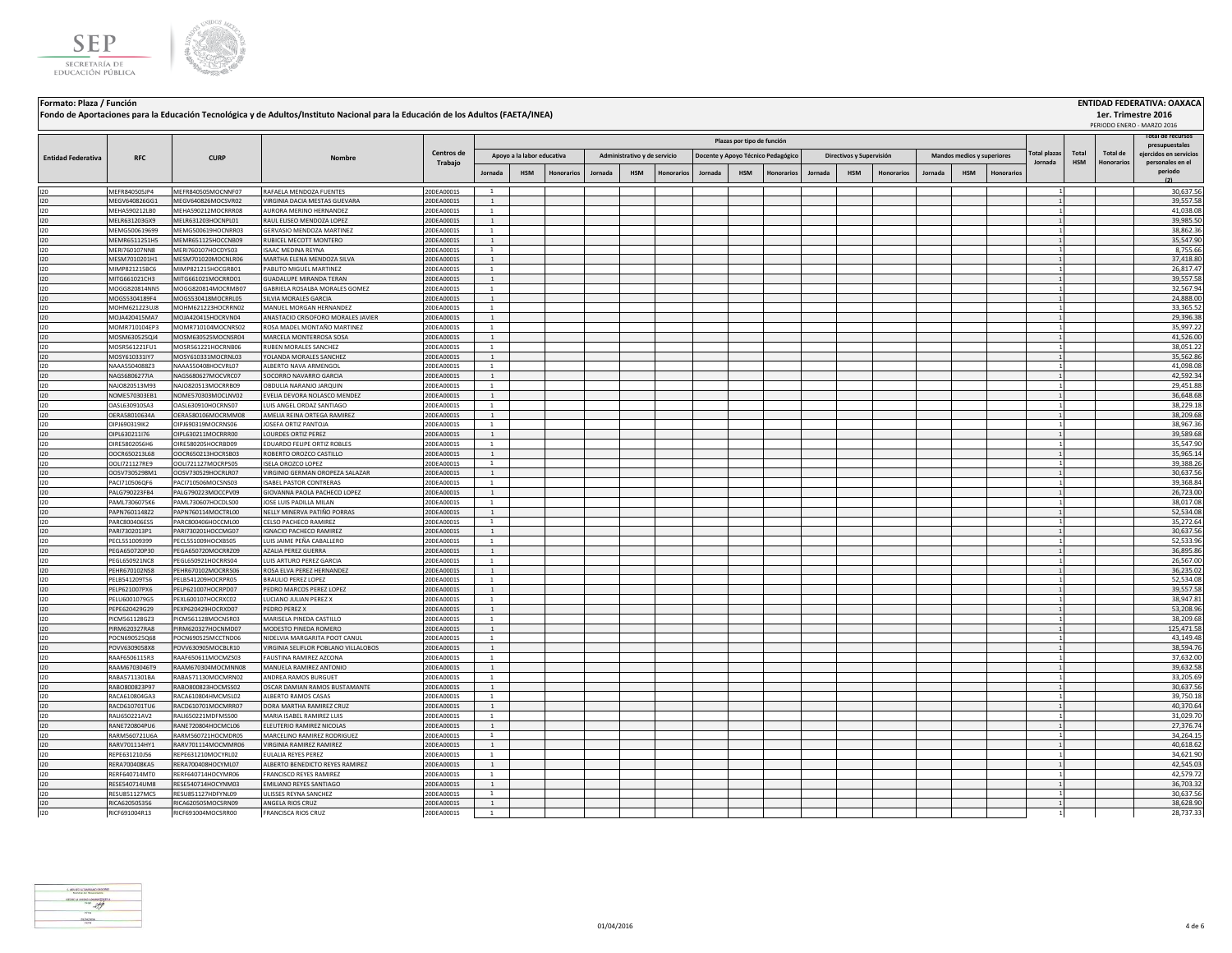



## **Jornada HSM Honorarios Jornada HSM Honorarios Jornada HSM Honorarios Jornada HSM Honorarios Jornada HSM Honorarios Total HSM Total de Honorarios Administrativo y de servicio Docente y Apoyo Técnico Pedagógico Directivos y Supervisión Mandos medios y superiores Plazas por tipo de función Total plazas Jornada** PERIODO ENERO - MARZO 2016 **RFC CURP Nombre Entidad Federativa RFC CURP CURP CENTROS <b>CENTROS CONS Trabajo Total de recursos presupuestales ejercidos en servicios personales en el periodo (2) Apoyo a la labor educativa** I20 RIPM6406108C2 RIPM640610HOCSLR06 MARGARITO RIOS PALACIOS 20DEA0001S 1 1 43,204.14 I20 ROAI6903177G4 ROAI690317MOCDRR00 IRLANDA GERTRUDIS RODRIGUEZ ARAGON 20DEA0001S 1 1 31,832.38 I20 ROCS5611184Q3 ROCS561118MOCDRR07 SERAFINA RODRIGUEZ CRUZ 2002EA0001S 1 | | | | | | | | | | | | | | | | | 35,327.98 I20 ROEL640123E63 ROXE640123MOCJXL06 ELIZABET ROJAS X 20DEA0001S 1 1 37,439.40 I20 ROHM7109022HA ROHM710902MOCSRR07 MIRNAGABRIELAROSASHERRERA 200EA0001S 1 2 35,347.52 20DEA0001S 1 3 35,347.52 I20 ROVA720415948 ROVA720415MOCSLN05 ANA LILIA ROSALES VELASCO 20DEA0001S 1 1 33,739.30 I20 ROVH580406P33 ROVH580406HOCSSM02 HUMBERTO.JULIAN ROSETTE VASQUEZ 20DEA0001S 1 2 34,103.70 PHO 20DEA0001S 20 I20 ROVL500215KT2 ROVL500215HOCDLM09 LAMBERTO RODRIGUEZ VILLASEÑOR 20DEA0001S 1 1 38,979.90 I20 RUCA661218PC4 RUCA661218HOCZRD05 ADOLFO RUIZ CORTES 20DEA0001S 1 1 37,088.40 I20 RUGB6101106R8 RUGB610110HOCZRN06 BENITO RUIZ GUERRA 20DEA0001S 1 | | | | | | | | | | | | | | | | | 33,066.66 I20 RUSE630122PI8 RUSE630122HOCZNP00 [EPIFANIO ANTONIO RUIZ SANTIAGO 200EA0001S 1 1 3 30,637.56 . 20DEA0001S 1 3 30,637.56 I20 RUVR60030144A RUVR600301MOCZLS07 ROSENDALEONOR RUIZ VELASCO 20DEA0001S 1 1 1 1 3 36,710.72 I20 SAAM690615DK7 SAAM690615HOCNQG02 MIGUEL ANGEL SANCHEZ AQUINO 20DEA0001S 1 1 37,120.50 I20 SACG6309299K0 SACG630929HJCLRN06 GONZALO SALGADO CARBALLO 20DEA0001S 1 1 30,246.48 I20 SACR540827448 SACR540827MOCLSS02 ROSALBA SALINAS CASTILLO 20DEA0001S 1 1 36,345.72 I20 SADR851009V57 SADR851009HOCNVC08 RICARDO JAVIER SANTANA DAVILA 20DEA0001S 1 | | | | | | | | | | | | | | | | | 30,637.56 I20 SAFF701120411 SAFF701120MOCNNL09 FELISA.SANTANA.FUENTES 20DEA0001S 1 | | | | | | | | | | | | | | | | 37,824.54 I20 SAGA640123TV4 SAGA640123MOCLJM08 AMELIA SALVADOR GIJON 20DEA0001S 1 1 33,739.30 I20 SAGA7006056G4 SAGA700605MOCBND04 ADELAIDA SABAH GENICO 20DEA0001S 1 2 3000000000 20DEA0001S 1 2 33,562.78 I20 SAGF5810277I0 SAGF581027HOCNRR04 FRUMENCIO SANTIAGO GARCIA 20DEA0001S 1 1 41,526.00 I20 SAGR651023746 SAGR651023HOCNML05 RAUL SANTIAGO GOMEZ 20DEA0001S 1 1 39,108.30 I20 SAHJ7012204J7 SAHJ701220HOCNRN00 JUAN JOSE SANTIAGO HERNANDEZ 20DEA0001S 1 1 39,316.20 I20 SAJA680204QI9 SAJA680204HOCNRN09 ANDRES SANCHEZ JARQUIN 20DEA0001S 1 1 38,402.22 I20 SALU7003208L4 SAXL700320MOCNXZ06 LUZ MARIA DOLORES SANCHEZ X 20DEA0001S 1 | | | | | | | | | | | | | | | | | I20 SAMJ6612273N1 SAMJ661227HOCNJN09 JUAN PASCUAL SANTIAGO MEJIA 20DEA0001S 1 1 38,787.36 I20 SAMM6312263CA SAMM631226MOCNRR01 MARINA MA DE LA LUZ SANTIAGO MARTINEZ 20DEA0001S 1 1 36,834.80 I20 SAMR730519K81 SAMR730519HOCNNB00 RUBEN MARCIALSANCHEZ MENDOZA 20DEA0001S 1 2 39,444.59 20DEA0001S 200 2005 I20 SAOC681124JL7 SAOC681124HOCNRR07 (CRISOFORO ALEJANDRO SANTIAGO ORTIZ 20DEA0001S 1 3 39,429.22 200 200 201 39,429.22 I20 SAPL391210D19 SAPL391210MOCNLR08 LORETO GRACIELA SANTIAGO PALMA 20DEA0001S 1 1 1 3 33.33.42 . 20DEA0001S 33,333.42 . 20DEA0001S 33,333.42 . 20DEA0001S . 20DEA0001S . 20DEA0001S . 20DEA0001S . 20DEA0001S . 20DEA0001S . I20 SAPR650531A23 SAPR650531MOCNRY04 REYNA VIRGEN SANTIAGO PEREZ 20DEA0001S 1 2 30.979.90 2000 2000 2000 2000 3 I20 SARA7108245N0 SARA710824MDFNMR01 AUREA AIDA SANCHEZ RAMIREZ 20DEA0001S 1 1 31,858.93 I20 SARG681003E78 SARG681003MOCNSS02 GISELA.SANDOVAL.ROSALES 20DEA0001S 1 | | | | | | | | | | | | | | | | | 36,895.86 I20 SARH771127QB6 SARH771127MOCLDR06 HORTENSIA SALVADOR RODRIGUEZ 20DEA0001S 1 1 29,998.12 I20 SARM6803143D4 SARM680314MOCVVT02 |MATILDE MARGARITA SAAVEDRA REVILLA | 20DEA0001S | 1 | 39. | 39,557.58 | 3 I20 SASF600530QK2 SASF600530HOCNNR06 FERNANDO SANCHEZ 25ANCHEZ 20DEA0001S 1 2 300EA0001S 20DEA0001S 20DEA0001S 20DEA0001S 20DEA00015 20DEA00015 20DEA00015 20DEA00015 20DEA00015 20DEA00015 20DEA00015 20DEA00015 20DEA00015 2 I20 SASJ720505R53 SASJ720505HDFNNN02 JUAN GABRIEL SAN JUAN SAN JUAN 20DEA0001S 1 1 39,365.04 I20 SATR6912146Q8 SATR691214MOCNRS00 ROSA MARIA SANCHEZ TORIS 20DEA0001S 1 1 38,209.68 I20 SAVA740814HW2 SAVA740814HOCRSR09 ARMANDO SARABIA VASQUEZ 20DEA0001S 1 1 25,270.06 I20 SAVA880128Q31 SAVA880128MOCNSD04 ADILENE SANCHEZ VASQUEZ 20DEA0001S 1 1 25,346.76 I20 SAVR730830US0 SAVR730830MOCNLS02 ROSA SANCHEZ VALDIVIESO 20DEA0001S 1 1 1 1 1 20DEA0001S 1 20DEA0001S 26,263.44 I20 SAZL681127268 SAZL681127HOCNRS06 LUIS VIRGILIO SANTOS ZARATE 20DEA0001S 1 1 38,209.68 I20 SIBA711112PY8 SIBA711112MOCLJR06 AURIA SILVA BEJARANO 20DEA0001S 1 1 24,888.00 I20 SICG6111051N5 SICG611105HOCLRR01 GERARDOSILVACERVANTES 20DEA0001S 1 2 36,842.34 20DEA0001S 20DEA0001S 20DEA0001S 20DEA0001S 20DEA00015 20DEA00015 20DEA00015 20DEA00015 20DEA00015 20DEA00015 20DEA00015 20DEA00015 20DEA0 I20 SICR6305233M0 SICR630523MDFRRC00 MARIA DEL ROCIO SIERRA CORTES 20DEA0001S 1 1 32,514.11 I20 SILO640518QW1 SILO640518MOCLPL03 OLIVA REMEDIOS SILVA LOPEZ 20DEA0001S 1 1 35,345.72 I20 SIRG5212064RA SIRG521206MOCLZL05 GLORIALOURDES SILVA RUIZ 20DEA0001S 1 2 39,750.18 20DEA0001S 20DEA0001S 20 I20 SISA7802256P3 SISA780225HOCMMR04 ARMANDOSIMON SIMON 20DEA0001S 1 2 20DEA0001S 1 2 2 200 200 200 200 200 20 I20 SISI7611031L3 SISI761103HOCLNS05 ISRAEL SILVA SANTOS 20DEA0001S 1 1 36,091.50 I20 SIVR6201201UA SIVR620120HOCLNL06 RAUL SILVA VENTURA 20DEA0001S 1 1 39,765.31 I20 SOAM600301855 SOAM600301HOCLRG09 MIGUEL ANGEL SOLANA ARANDA 20DEA0001S 1 1 19,201.11 I20 SOFP841030BTA SOFP841030MOCSBL02 MARIA DEL PILAR SOSA FABIAN 20DEA0001S 1 1 25,270.06 I20 SOJG700106RZ3 SOJG700106HOCTMS08 GASPAR GILBERTO SOTO JIMENEZ 20DEA0001S 1 1 52,533.96 I20 SOLG690528TF0 SOLG690528HOCSPR03 GERMAN SOSA LOPEZ 20DEA0001S 1 1 39,187.81 I20 TAGS8707172C1 TAGS870717HOCBLL01 SAUL TABLADA GALINDO 20DEA0001S 1 1 43,778.40 I20 TOPJ741111UZ4 TOPJ741111HOCRRS00 JESUS MARTIN TORRES PEREZ 20DEA0001S 1 1 38,594.76 I20 TOTR7010057D4 TOTR70100SHOCLRL07 |RAULTOLEDOTORRES 20DEA0001S 1 | | | | | | | | | | | | | | | 1 | 37,824.54 I20 UIMA6301173R1 UIMA630117HOCRRN03 ANTONIO URBIETA MORENO 20DEA0001S 1 1 38,017.08 I20 VACM740928PF1 VACM740928HOCSRG03 MIGUEL ANGEL VASQUEZ CORTES 20DEA0001S 1 1 25,270.06 I20 VAHA830319HZA VAHA830319HOCSRB04 ABELARDO VASQUEZ HERNANDEZ 20DEA0001S 1 1 32,937.66 I20 VALR63081448A VALR630814HOCRRL03 RAUL VARELA LARA 20DEA0001S 1 1 38,849.76 I20 VAME761014UF8 VAME761014HOCSRD09 EDUARDO VASQUEZ MORGAN 2000 20DEA0001S 1 1 1 3 35,580.00 20DEA0001S 20DEA0001S 20DEA0001S 20DEA0001S 20DEA0001S 20DEA0001S 20DEA00015 20DEA00015 20DEA00015 20DEA00015 20DEA00015 20DEA00 I20 VAMR660527UA1 VAMR660527HOCSRN03 RANULFO VASQUEZMARTINEZ 20DEA0001S 1 1 1 1 3 34,970.22 I20 VAPB490822EU0 VAPB490822HOCRRR05 BERNARDO VARGAS PEREZ 20DEA0001S 1 20DEA0001S 1 3 37,088.40 20DEA0001S 20 I20 VAPF700302642 VAPF700302MOCLRL01 FLOR INES VALENCIA PEREZ 20DEA0001S 1 1 32,097.16 I20 VASG600313UP5 VASG600313HOCRNL08 GUILLERMO VARGAS SANTOS 20DEA0001S 1 1 33,062.44



**Formato: Plaza / Función ENTIDAD FEDERATIVA: OAXACA**